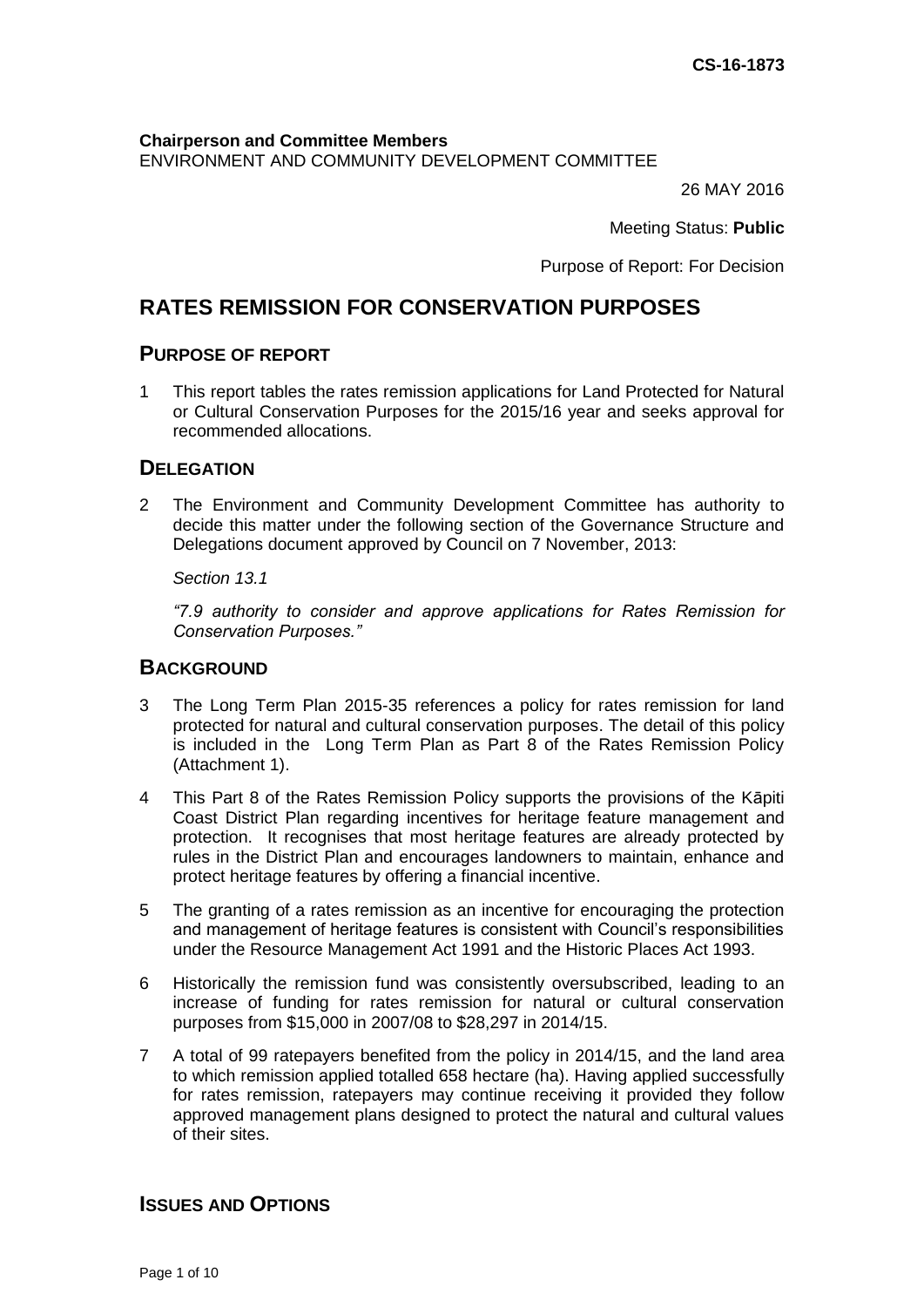## **Issues**

#### **2015-16 Applications**

- 8 The Rates Remission for Conservation Purposes programme was advertised in local media in December 2015, and the new owners of two properties whose former owners received remissions were informed of their eligibility by Council staff. Two new applications were received, and are recommended for approval. These are listed (marked with an asterisk) with other recommendations in Attachment 2. A total of 662ha of land on 98 properties are recommended for remission.
- 9 The first application is from the new owners of 234 Te Hapua Road, Te Horo, where there is a wetland identified as ecological site KO55 in the District Plan Heritage Register. The wetland comprises 4.1ha placed under QE II Trust covenant in 2004. The wetland is part of the regionally significant Te Hapua complex, which is highly representative of a formerly extensive swamp and is considered one of the best and largest remaining examples on the Kāpiti Coast. The area provides habitat for endangered species such as spotless crake, *Ranununculus macropus, Carex dipsacea, Potentilla anserinioides* and other species becoming uncommon in the Wellington Region including *Gratiola sexdentata,* kapungawha and *Baumea articulata*.
- 10 The new owners are committed to continuing protective management of the wetland started more than a decade ago by the previous owners, who followed a plan developed by ecologist John Preece. With advice and support from Kāpiti Coast District Council and Greater Wellington Regional Council, the owners are undertaking extensive pest plant and animal control and will plant eco-sourced native species as part of an on-going programme to protect and enhance the wetland.
- 11 The second application is from the new owners of 66 Smithfield Road, Waikanae, where there is a 4ha remnant of wetland, swamp forest and dune forest of high quality and diverse species representation listed as ecological site K133 in the District Plan Heritage Register. Located within 300m of Nga Manu Nature Reserve, the remnant forms part of an important ecological link between Kāpiti Island, the Hemi Matenga Reserve and the Tararua Ranges. The remnant is protected by a QE II Trust covenant and the landowners are committed to improving its values through good management. They are following advice from Council biodiversity staff on restoring native vegetation to weed infested areas on the bush margins.

## **Options**

#### **Principles of Rate Remission for Land Protected for Natural or Cultural Conservation Purposes**

- 12 The following sections discuss the principles of rates remission, a range of funding scenarios (presented in a table format), and a recommendation made on the levels of rates remission for 2015-16.
- 13 The main principle behind this particular rates remission programme is to recognise the conservation efforts of ratepayers and the positive contribution their actions make to the district's cultural and biodiversity values.
- 14 The owners of these properties are often motivated solely by the desire to protect and manage their environment, and their actions are voluntary. Many are keen conservationists while others may fence off a bush remnant as the pasture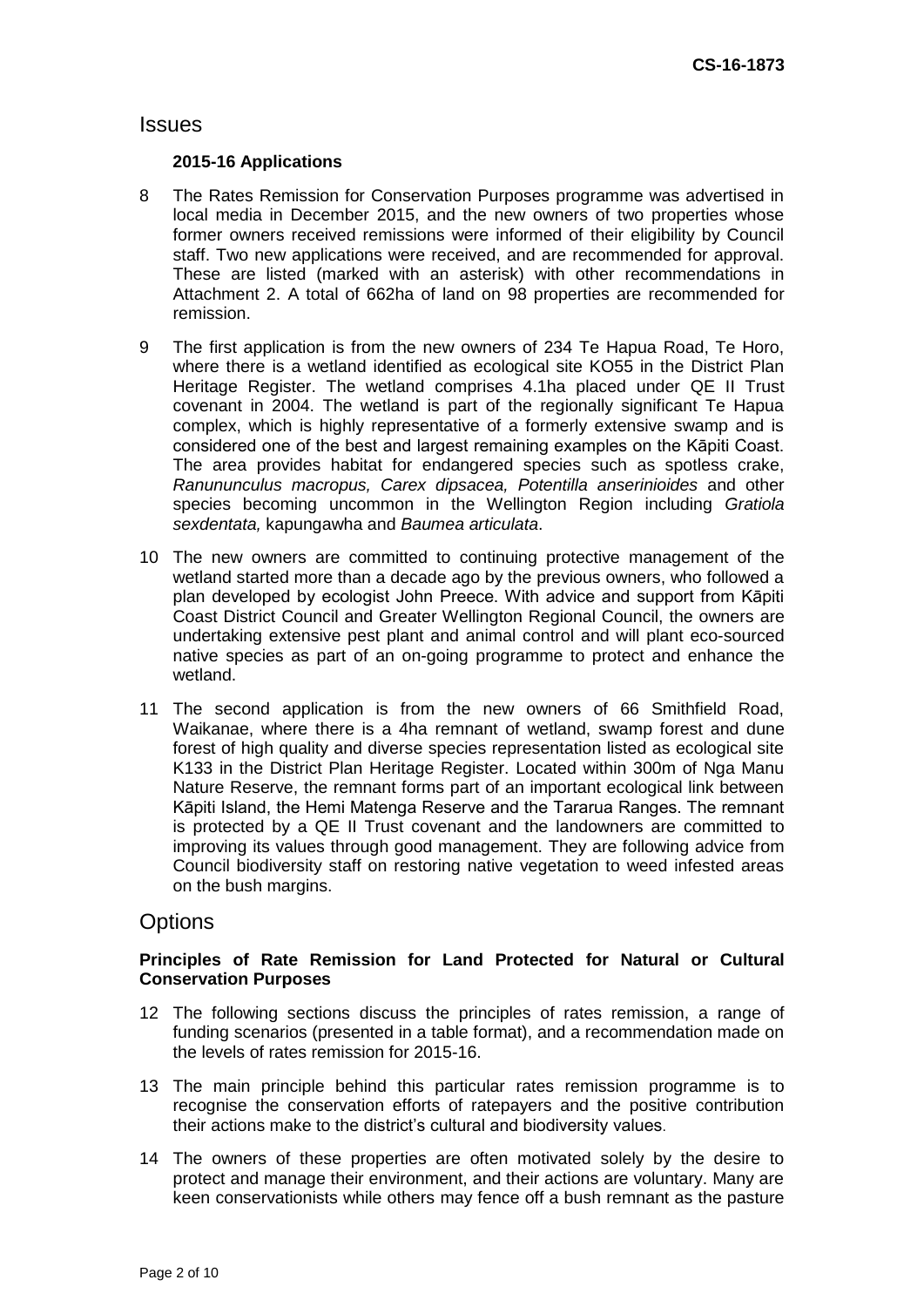gain is negligible or to better manage stock movement. Whatever their motivation, addressing significant pressures such as stock grazing or noxious pests has a positive impact on the Kāpiti Coast environment.

- 15 Landowners could use the rates rebate for the upkeep of stock-proof fencing or pest animal and weed control. However in most instances the amount of remission is far less than the true cost of these protective measures.
- 16 Rates remission is an added incentive for landowners to respect the conservation values of parts of their properties that have a legal protection mechanism in place. Further, rates remission is one of the non-regulatory incentives for protecting and maintaining sites of conservation value discussed as part of the Proposed District Plan consultation process. The provision of rates remission also provides a good basis for on-going partnerships between Council and landowners.

#### **Calculation of Rates Remission**

- 17 Rates remission amounts are calculated according to the size of the heritage feature as shown in Table 1. This method is coarsely related to the level of contribution towards the environment as larger areas of forest or wetland are generally more significant. This does not take into account, however, the presence of rare and endangered species or the amount of time and effort put into management.
- 18 This method allows an adjustment to the level of remission using minimum, medium and maximum remission bands as shown in Table 1. In the interests of fairness the selected band applies to all recipients.

| Table 1: 2015/16 Level of Remission vs. Feature Size |                                                    |                                                   |                                             |  |  |
|------------------------------------------------------|----------------------------------------------------|---------------------------------------------------|---------------------------------------------|--|--|
| Size of total<br>protected<br>area/feature (ha)      | <b>Minimum</b><br>rates remission<br>possible (\$) | <b>Medium</b><br>rates remission<br>possible (\$) | Maximum<br>rates remission<br>possible (\$) |  |  |
| Up to 1.0 ha                                         | \$65                                               | \$97                                              | \$126                                       |  |  |
| $1.001 - 5.0$ ha                                     | \$128                                              | \$195                                             | \$253                                       |  |  |
| $5.001 - 10.0$ ha                                    | \$191                                              | \$292                                             | \$380                                       |  |  |
| 10.001 – 20.0 ha                                     | \$256                                              | \$392                                             | \$505                                       |  |  |
| $20.001 - 30.0$ ha                                   | \$319                                              | \$488                                             | \$631                                       |  |  |
| $30.001 - 40.0$ ha                                   | \$385                                              | \$587                                             | \$758                                       |  |  |
| $40.001 - 50.0$ ha                                   | \$447                                              | \$685                                             | \$884                                       |  |  |
| $50.001 - 70.0$ ha                                   | \$512                                              | \$774                                             | \$1011                                      |  |  |
| 70.001 - 100.0 ha                                    | \$575                                              | \$881                                             | \$1094                                      |  |  |
| More than 100 ha                                     | \$640                                              | \$980                                             | \$1263                                      |  |  |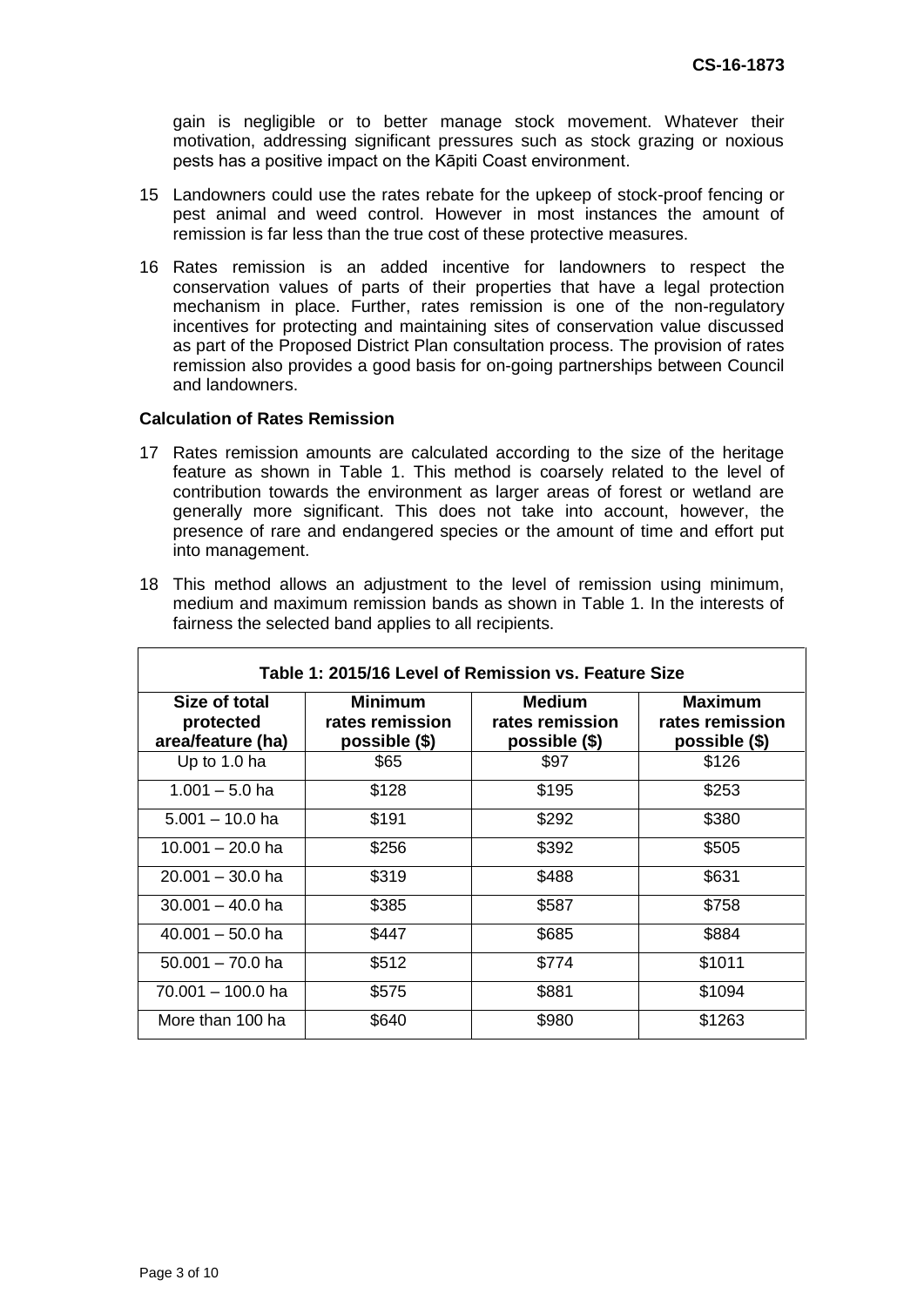# **CONSIDERATIONS**

## Financial considerations

- 19 The amounts in the maximum band of remission in the table above have been reduced by 3.4% from the amounts in that band in 2014/15 so that if the maximum rate were applied in 2015/16 the total amount paid would be within budget.
- 20 Applying the maximum band results in modest levels of remission, e.g. \$253 for areas between 1.001ha and 5ha, and most areas are smaller than 5ha. Council approved the application of the maximum band of rates remission for the 2014/15 year.
- 21 The amount of rates remission allocated in 2015/16 if the maximum band were applied to all applicants would be \$28,261, slightly below this year's budget of \$28,288. Applying the medium band to all applicants would result in remission totalling \$21,746, considerably less than this year's budget. Furthermore the latter option would cut the amounts applicants received by 24% compared to 2014/15, whereas the former would have applicants receiving 3.4% less. Applying the maximum band would achieve a better outcome in line with policy objectives. Therefore it is recommended that the maximum band of remission is applied.

The payments are credited directly to the rates account for each property.

## **SIGNIFICANCE AND ENGAGEMENT**

### Degree of significance

22 This matter has a low level of significance under Council policy.

#### Engagement

23 This matter does not require engagement under Council policy.

#### **Publicity**

24 A media release will be prepared to publicise the Committee's decision.

# **RECOMMENDATIONS**

25 That the Committee approves the maximum band of rates remission to the properties set out in Attachment 2 to report CS-16-1873 in accordance with Council's Policy for Rates Remission for Land Protected for Natural or Cultural Conservation Purposes.

#### **Report prepared by Approved for submission Approved for submission**

| <b>Rob Cross</b>         | <b>Crispin Mylne</b>        | <b>Wayne Maxwell</b>      |
|--------------------------|-----------------------------|---------------------------|
| <b>Programme Manager</b> | <b>Acting Group Manager</b> | <b>Group Manager</b>      |
| <b>Biodiversity</b>      | <b>Community Services</b>   | <b>Corporate Services</b> |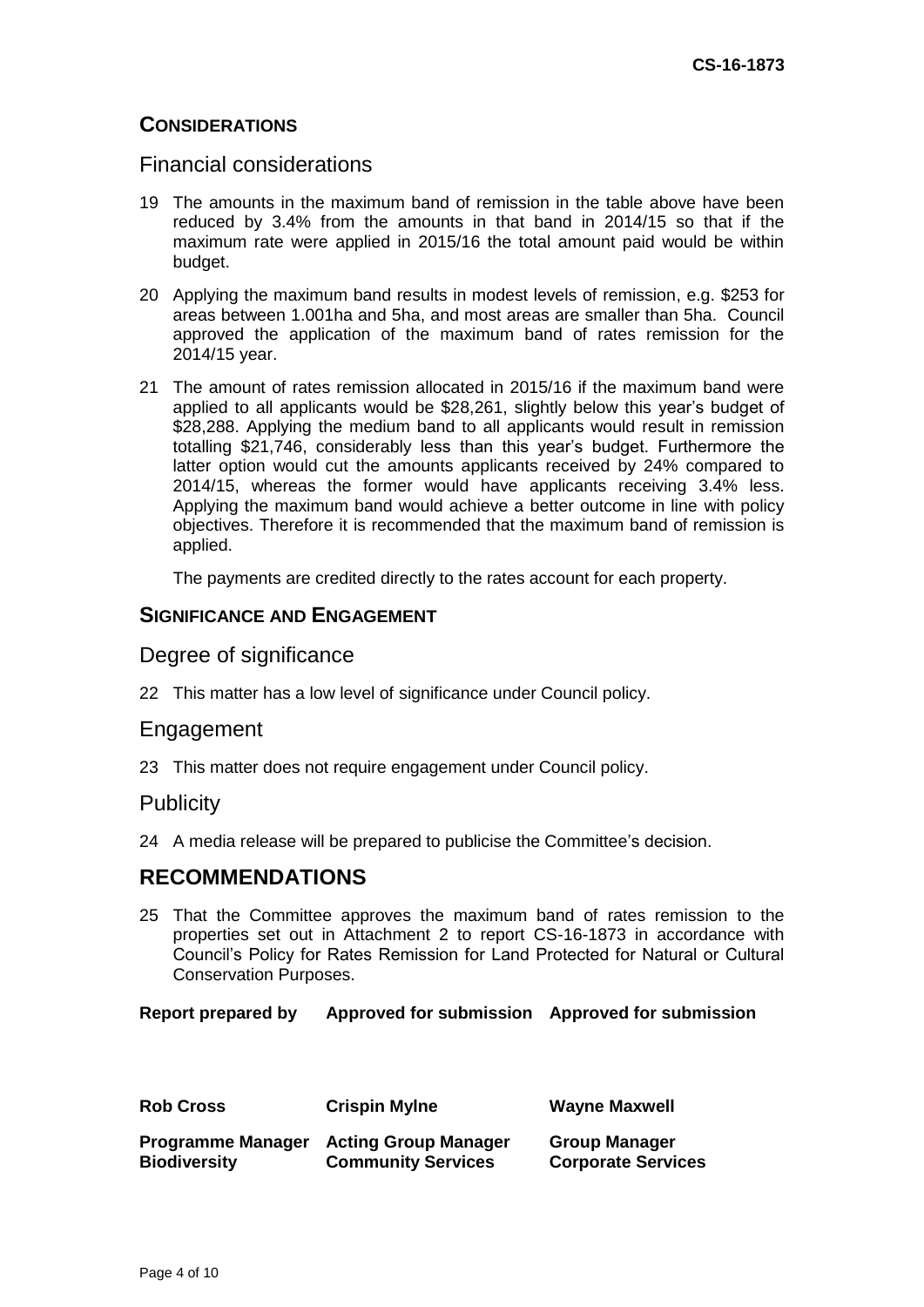## **ATTACHMENTS**

- **Appendix 1 Policy on Rates Remission for Land Protected for Natural or Cultural Conservation Purposes**
- **Appendix 2 Properties recommended to receive Rates Remission for Natural or Cultural Conservation Purposes in 2015/2016, and recommended amounts**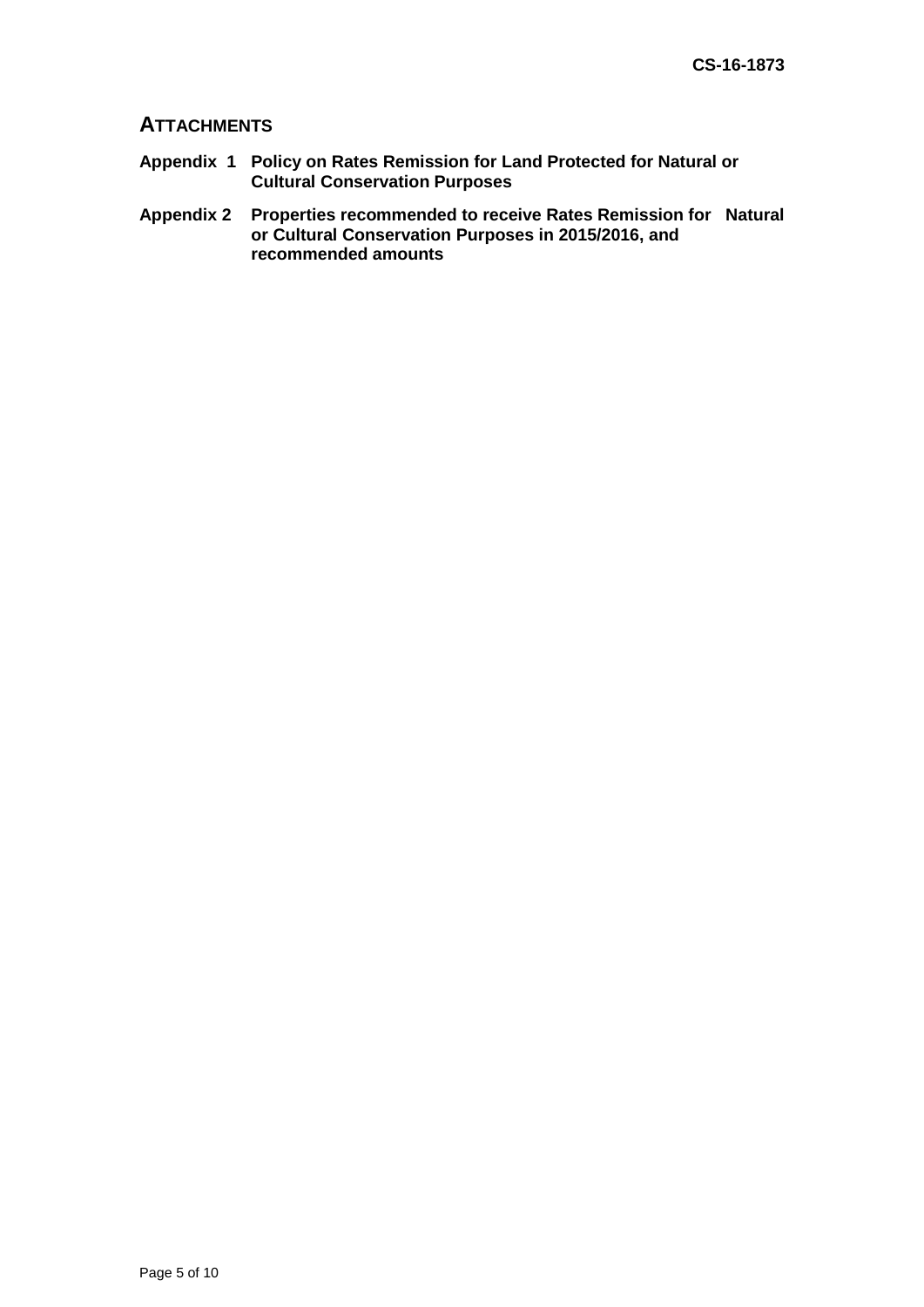# **Appendix 1**  *(from the Long Term Plan Rates Remission Policy)*

## PART 8

# RATES REMISSIONS FOR LAND PROTECTED FOR NATURAL OR CULTURAL CONSERVATION PURPOSES

#### **Policy Objective**

The objective of this Policy is to:

 preserve and promote natural resources and heritage land to encourage the maintenance, enhancement and protection of land for natural or cultural purposes.

#### **Community Outcomes**

The Community Outcomes that this Policy relates to are:

- Outcome 1: there are healthy natural systems which people can enjoy; and
- Outcome 2: local character is retained within a cohesive District.

#### **Policy Conditions and Criteria**

This Policy supports the provisions of the Kāpiti Coast District Plan and the Heritage Strategy. It recognises that most heritage features are already protected by rules in the District Plan and encourages landowners to maintain, enhance and protect heritage features by offering a financial incentive.

Ratepayers who own rating units which have some feature of cultural or natural heritage which is voluntarily protected may qualify for remission of rates under this Policy, for example:

- properties that have a QEII Covenant under section 22 of the Queen Elizabeth the Second National Trust Act 1977 registered on their Certificate(s) of Title;
- properties that have a Conservation Covenant with the Department of Conservation registered on their Certificate(s) of Title;
- properties that have a site listed in the District Plan Heritage Register (excluding any buildings);
- appropriately protected riparian strips; and
- heritage features that are protected by a Section 221 consent notice (Resource Management Act 1991) registered on the Certificate of Title (excluding buildings).

This Policy does not apply to land that is non-rateable under section 8 of the Local Government (Rating) Act 2002 and is liable only for rates for water supply, wastewater disposal, waste collection or recycling.

Applications for rates remission in accordance with this Policy must be in writing and supported by documentary evidence of the protected status of the rating unit, for example, a copy of the covenant agreement or other legal mechanism.

In considering any application for remission of rates under this Policy, the Council Committee responsible for the Council's environmental and natural heritage portfolio (at the time of adopting this Policy this is the Environment and Community Development Committee) will consider the following criteria:

 the extent to which the preservation of natural or cultural heritage will be promoted by granting remission on rates on the rating unit;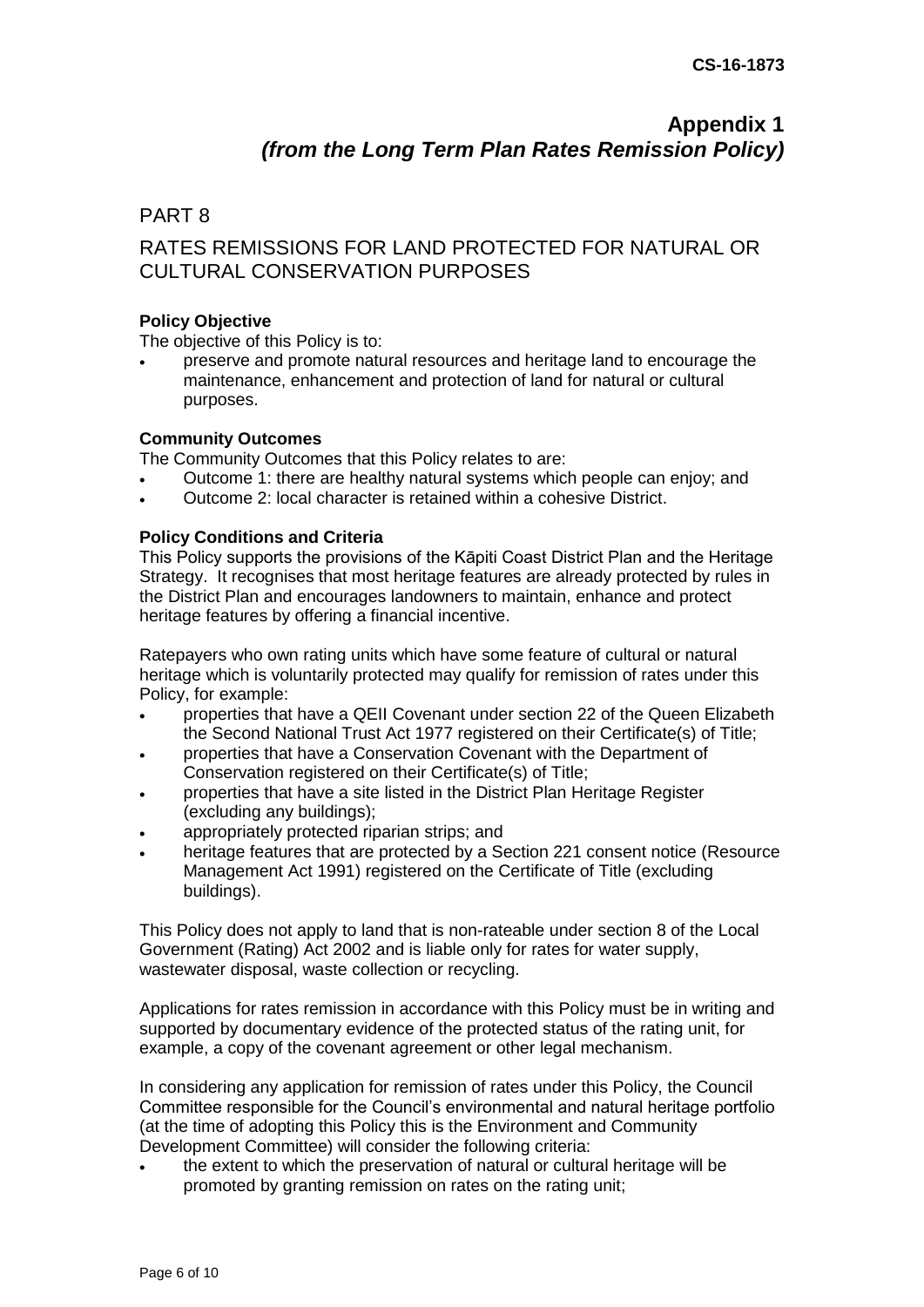- the degree to which features of natural or cultural heritage are present on the land;
- the degree to which features of natural or cultural heritage inhibit the economic utilisation of the land;
- whether, and to what extent, public access to/over the heritage feature is provided for;
- the extent to which the heritage feature is legally (e.g. covenanted) and physically (e.g. fenced) protected;
- in respect of Geological Sites and Wāhi Tapu:
	- o the importance of the place to the tāngata whenua;
	- $\circ$  the community association with, or public esteem for, the place;
	- o the potential of the place for public education;
	- $\circ$  the representative quality and/or a quality or type or rarity that is important to the District;
	- $\circ$  the potential of the place as a wildlife refuge or feeding area;
	- o the potential of the place for its diversity in flora and fauna.
- in respect of Ecological Sites (Areas of Significant Indigenous Vegetation and Significant Habitats of Indigenous Flora) whether the site has:

Representativeness - The site contains an ecosystem that is under-represented or unique in the ecological district;

Rarity - The site contains threatened ecosystems; threatened species; and species that are endemic to the ecological district;

Diversity – The site has a diversity of ecosystems species and vegetation;

Distinctiveness – The site contains large / dense population of viable species; is largely in its natural state or restorable; has an uninterrupted ecological sequence; and contains significant land forms;

Continuity and Linkage within Landscape: – The site provides, or has potential to provide, corridor/buffer zone to an existing area;

Cultural Values – The site has: traditional importance for Māori; recreational values; significant landscape value; protection of soil values; water catchment protection; recreation or tourism importance; and aesthetic coherence;

Ecological Restoration - an ability to be restored; difficulty of restoration; and cost / time;

Landscape Integrity - significance to the original character of the landscape; isolated feature (for example, does it stand out or blend in?); and whether it has a role in landscape protection; and

Sustainability - size and shape of area; activities occurring on the boundaries which may affect its sustainability; adjoins another protected area; links; and easily managed.

Where remission of rates is granted under this Policy the landowner, in conjunction with the Council, will be required to develop a Heritage Management Plan.

The purpose of a Heritage Management Plan is to set out a plan of action for managing a heritage feature within the Kāpiti Coast District that is subject to rates remission.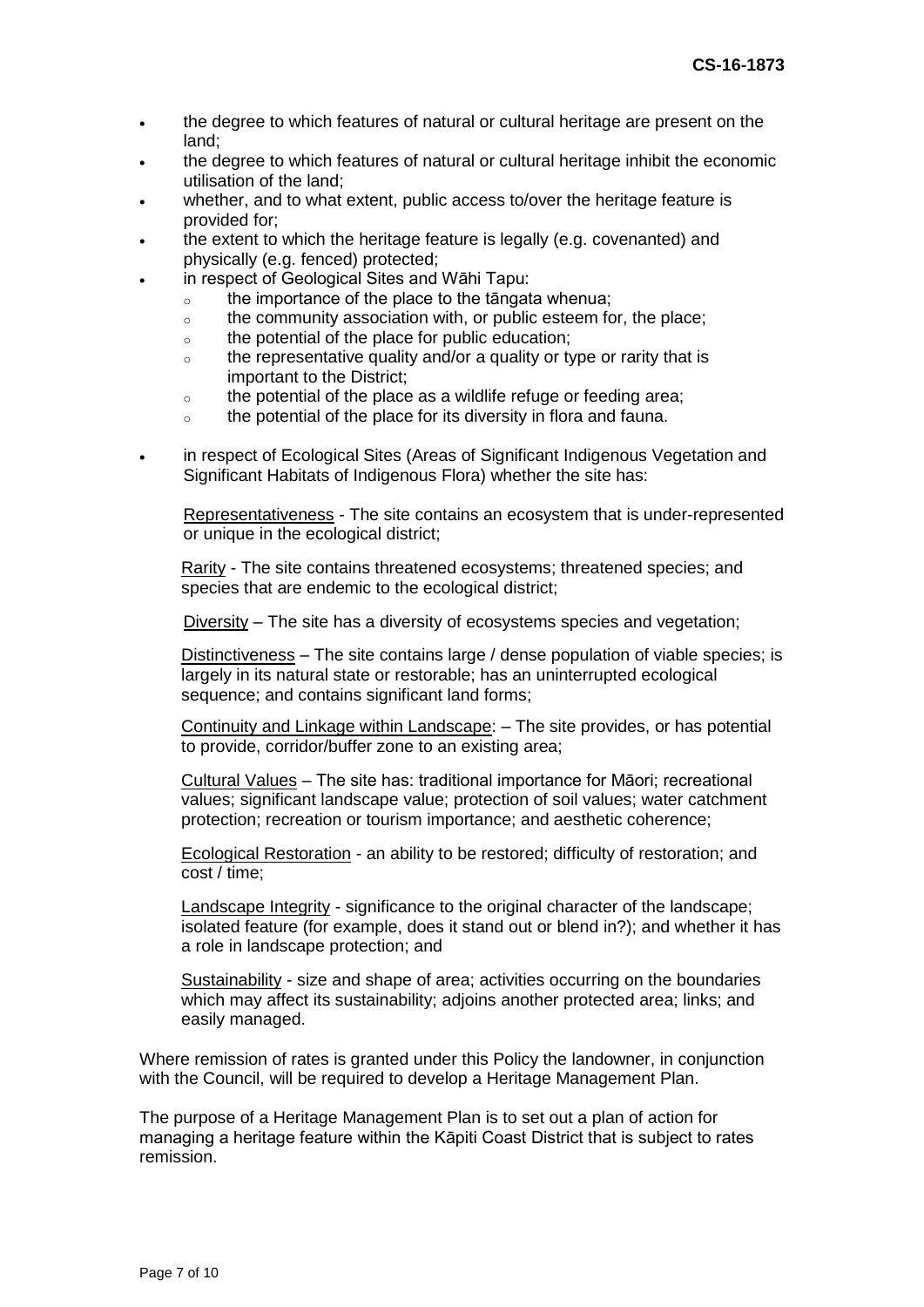The Heritage Management Plan will:

- be reviewed on an annual basis by the Council in conjunction with the landowner;
- may contain conditions which shall be complied with on an on-going basis, including requirements to fence off the area, undertake weed control and restoration, undertake pest control and keep stock out of the area; and
- will ensure that the site will be managed in a manner that protects and enhances the heritage feature.

Any decision on whether to grant remission on rates will be at the discretion of the Council Committee responsible for the Council's environmental and natural heritage portfolio (at the time of adopting this Policy this is the Environment and Community Development Committee). The amount of remission will be determined on a case-bycase basis by that same Committee, taking into account the merits of the protected feature and the extent to which it meets the criteria specified in this Policy. The amount of rates remission will be reviewed by that same Committee as appropriate.

In granting rates remission under this Policy, the Council Committee responsible for the Council's environmental and natural heritage portfolio (at the time of adopting this Policy this is the Environment and Community Development Committee) may specify certain conditions before remission will be granted. Applicants will be required to agree in writing to these conditions and to pay any remitted rates if the conditions are violated.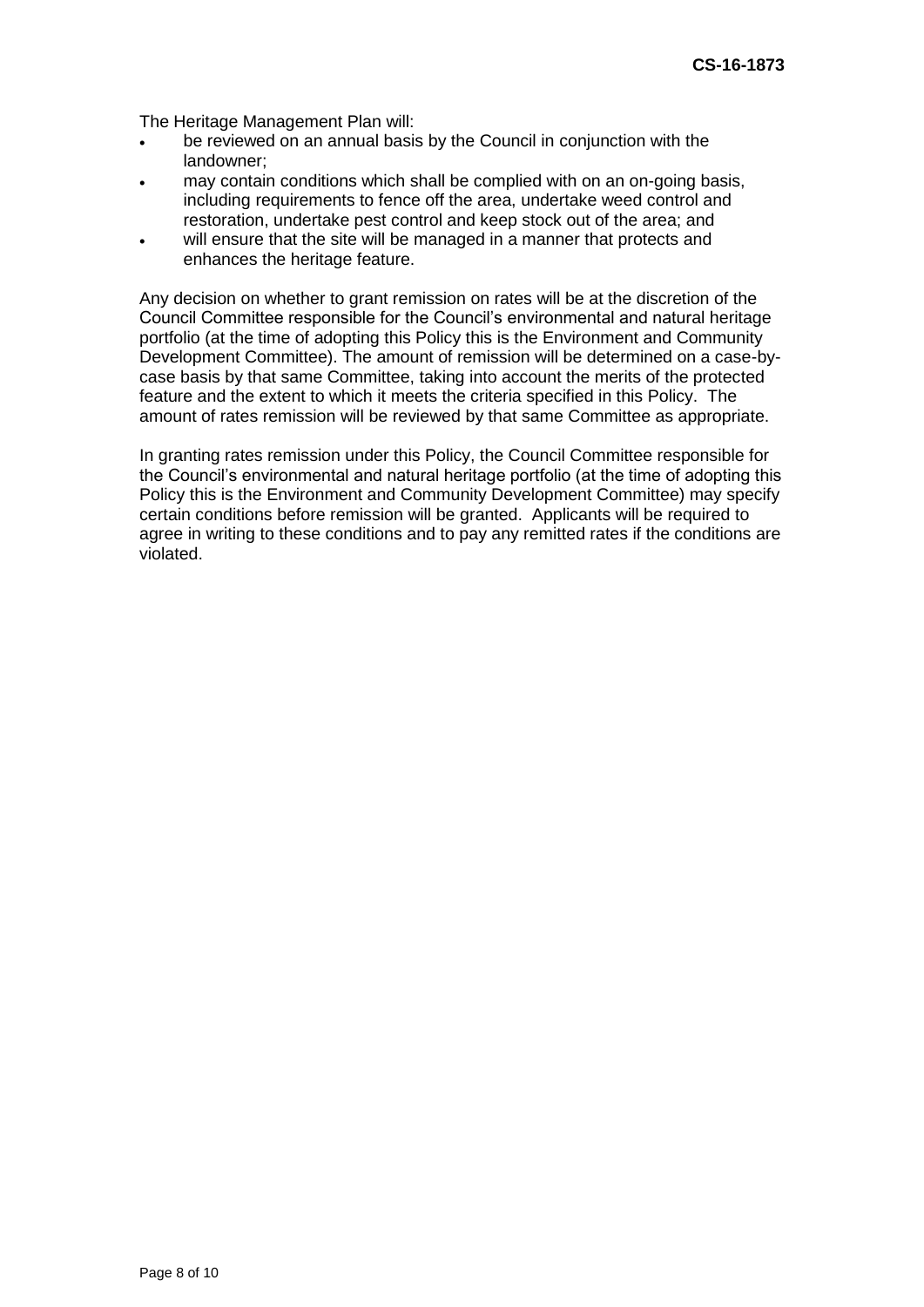# **Appendix 2**

#### **Properties recommended to receive Rates Remission for Land Protected for Natural or Cultural Conservation Purposes in 2015/2016, and recommended amounts**

| <b>Property Location</b>           | <b>Valuation</b> | <b>Amount</b> |
|------------------------------------|------------------|---------------|
| 331 Valley Road                    | 1540004300       | \$380         |
| 222 Valley Road                    | 1530006403       | \$253         |
| 62 Hadfield Road                   | 1490005300       | \$253         |
| 234 Te Hapua Road                  | 1489001104       | \$253         |
| 140 Taylors Road                   | 1486120207       | \$126         |
| 150 Taylors Road                   | 1486120208       | \$126         |
| 96 Otaki Gorge Road                | 1488109601       | \$126         |
| 243 North Highway 1, Otaki         | 1486124200       | \$380         |
| 432 Mangaone South Rd              | 1490023400       | \$758         |
| 518 Mangaone South Rd              | 1490023401       | \$126         |
| 115 Arcus Rd, Te Horo              | 1488127403       | \$126         |
| 566 Rahui Rd, Ōtaki                | 1488151200       | \$631         |
| 0 Akatarawa Road, Waikanae         | 1488516803       | \$505         |
| 117 Ruapehu Street                 | 1525164400       | \$126         |
| 197 State Highway 1                | 1526204900       | \$126         |
| 310-312 Te Hapua Road              | 1489001116       | \$380         |
| 67 Waihoanga Road                  | 1488158704       | \$253         |
| 331 Otaki Gorge Rd                 | 1488106600       | \$253         |
| 176 Te Hapua Rd,                   | 1489000800       | \$253         |
| 69 Mickell Road, Te Horo           | 1488166504       | \$380         |
| 52 Ruahine Street                  | 1525131600       | \$126         |
| 168 Taylors Rd                     | 1486120212       | \$253         |
| 200 Reikorangi Road                | 1488516102       | \$126         |
| 54 Kohekohe Road                   | 1494149000       | \$126         |
| 30-34 Greendale Drive, Paraparaumu | 1526035024       | \$253         |
| 71 Aston Road, Paraparaumu         | 1515012400       | \$505         |
| 366 State Highway 1, Paekakariki   | 1540002404       | \$253         |
| 207 Te Hapua Road                  | 1489001114       | \$126         |
| 98 Old Coach Road North            | 1486103300       | \$380         |
| 5 Matata Place                     | 1496055362       | \$126         |
| 227 Te Hapua Rd                    | 1489001113       | \$253         |
| 90a Winara Ave                     | 1488159001       | \$631         |
| 54 Makora Rd                       | 1526004900       | \$126         |
| 48 Ruahine St                      | 1525131500       | \$126         |
| 91A Ringawhati Road                | 1486154000       | \$253         |
| 0 State Highway 1, Paraparaumu     | 1515011900       | \$505         |
| 16 Aston Road, Paraparaumu         | 1515012422       | \$380         |
| 15 Catley Road, Te Horo            | 1488124001       | \$126         |
| 14 Riwai Street                    | 1525142300       | \$126         |
| 158 Taylors Road, Otaki            | 1486120209       | \$253         |
| 15 Manu Grove                      | 1495107600       | \$126         |
| 87 Belvedere Avenue                | 1495129300       | \$126         |
| 126 Te Hapua Rd                    | 1489000702       | \$253         |
| 184 State Highway 1, Paraparaumu   | 1526227100       | \$253         |
| 70 Otaki Gorge Road                | 1488108900       | \$126         |
| 0 State Highway 1 South, Otaki     | 1486117000       | \$253         |
| <b>Property Location</b>           | <b>Valuation</b> | <b>Amount</b> |